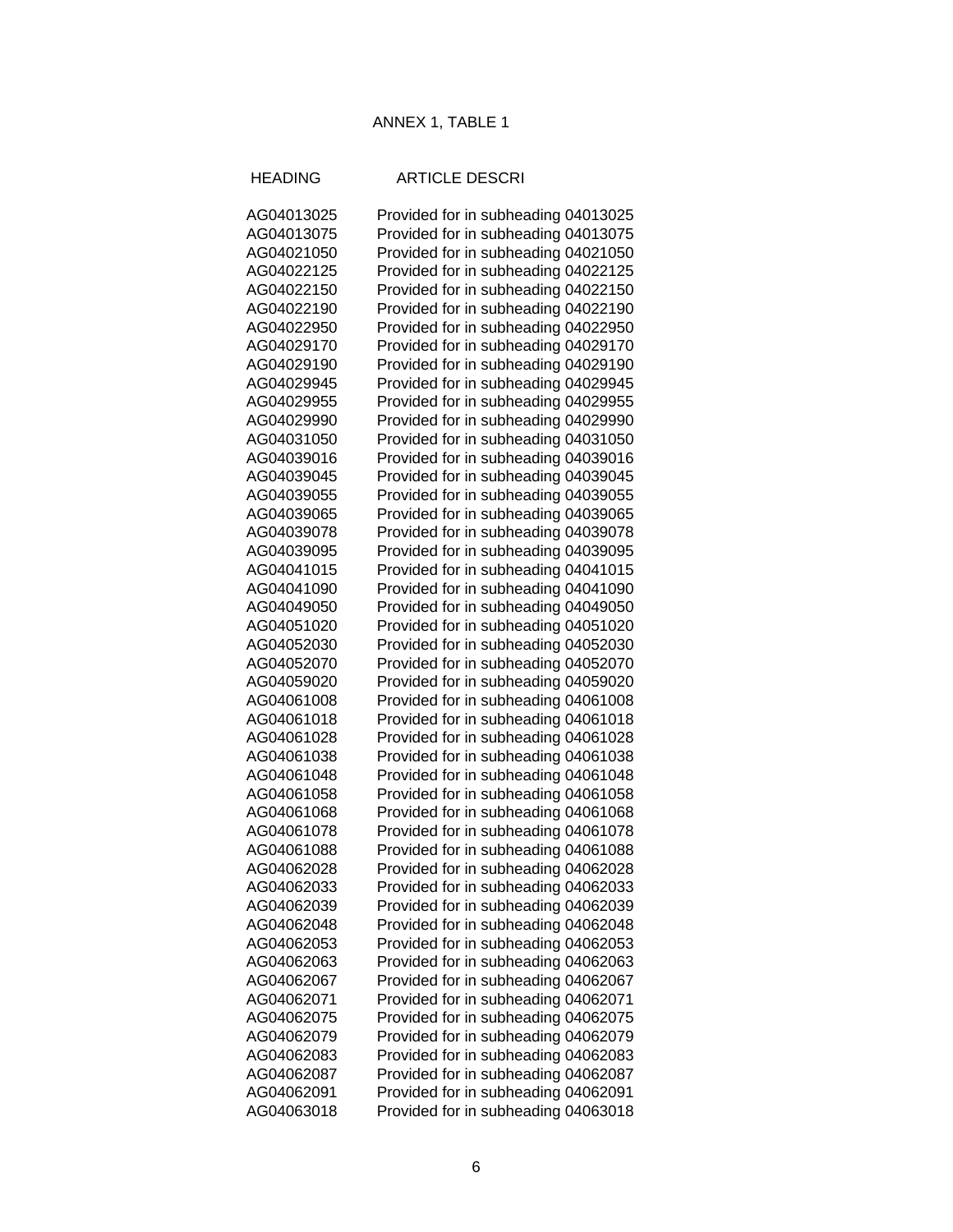| AG04063028 | Provided for in subheading 04063028 |
|------------|-------------------------------------|
| AG04063038 | Provided for in subheading 04063038 |
| AG04063048 | Provided for in subheading 04063048 |
| AG04063053 | Provided for in subheading 04063053 |
| AG04063063 | Provided for in subheading 04063063 |
| AG04063067 | Provided for in subheading 04063067 |
| AG04063071 | Provided for in subheading 04063071 |
| AG04063075 | Provided for in subheading 04063075 |
| AG04063079 | Provided for in subheading 04063079 |
| AG04063083 | Provided for in subheading 04063083 |
| AG04063087 | Provided for in subheading 04063087 |
| AG04063091 | Provided for in subheading 04063091 |
| AG04064070 | Provided for in subheading 04064070 |
| AG04069012 | Provided for in subheading 04069012 |
| AG04069018 | Provided for in subheading 04069018 |
| AG04069032 | Provided for in subheading 04069032 |
| AG04069037 | Provided for in subheading 04069037 |
| AG04069042 | Provided for in subheading 04069042 |
| AG04069048 | Provided for in subheading 04069048 |
| AG04069054 | Provided for in subheading 04069054 |
| AG04069068 | Provided for in subheading 04069068 |
| AG04069074 | Provided for in subheading 04069074 |
| AG04069078 | Provided for in subheading 04069078 |
| AG04069084 | Provided for in subheading 04069084 |
| AG04069088 | Provided for in subheading 04069088 |
| AG04069092 | Provided for in subheading 04069092 |
| AG04069094 | Provided for in subheading 04069094 |
| AG04069097 | Provided for in subheading 04069097 |
| AG12021080 | Provided for in subheading 12021080 |
| AG12022080 | Provided for in subheading 12022080 |
| AG15179060 | Provided for in subheading 15179060 |
| AG17011150 | Provided for in subheading 17011150 |
| AG17011250 | Provided for in subheading 17011250 |
| AG17019130 | Provided for in subheading 17019130 |
| AG17019148 | Provided for in subheading 17019148 |
| AG17019158 | Provided for in subheading 17019158 |
| AG17019950 | Provided for in subheading 17019950 |
| AG17022028 | Provided for in subheading 17022028 |
| AG17023028 | Provided for in subheading 17023028 |
| AG17024028 | Provided for in subheading 17024028 |
| AG17026028 | Provided for in subheading 17026028 |
| AG17029020 | Provided for in subheading 17029020 |
| AG17029058 | Provided for in subheading 17029058 |
| AG17029068 | Provided for in subheading 17029068 |
| AG17049058 | Provided for in subheading 17049058 |
| AG17049068 | Provided for in subheading 17049068 |
| AG17049078 | Provided for in subheading 17049078 |
| AG18061015 | Provided for in subheading 18061015 |
| AG18061028 | Provided for in subheading 18061028 |
| AG18061038 | Provided for in subheading 18061038 |
| AG18061055 | Provided for in subheading 18061055 |
| AG18061075 | Provided for in subheading 18061075 |
| AG18062026 | Provided for in subheading 18062026 |
| AG18062028 | Provided for in subheading 18062028 |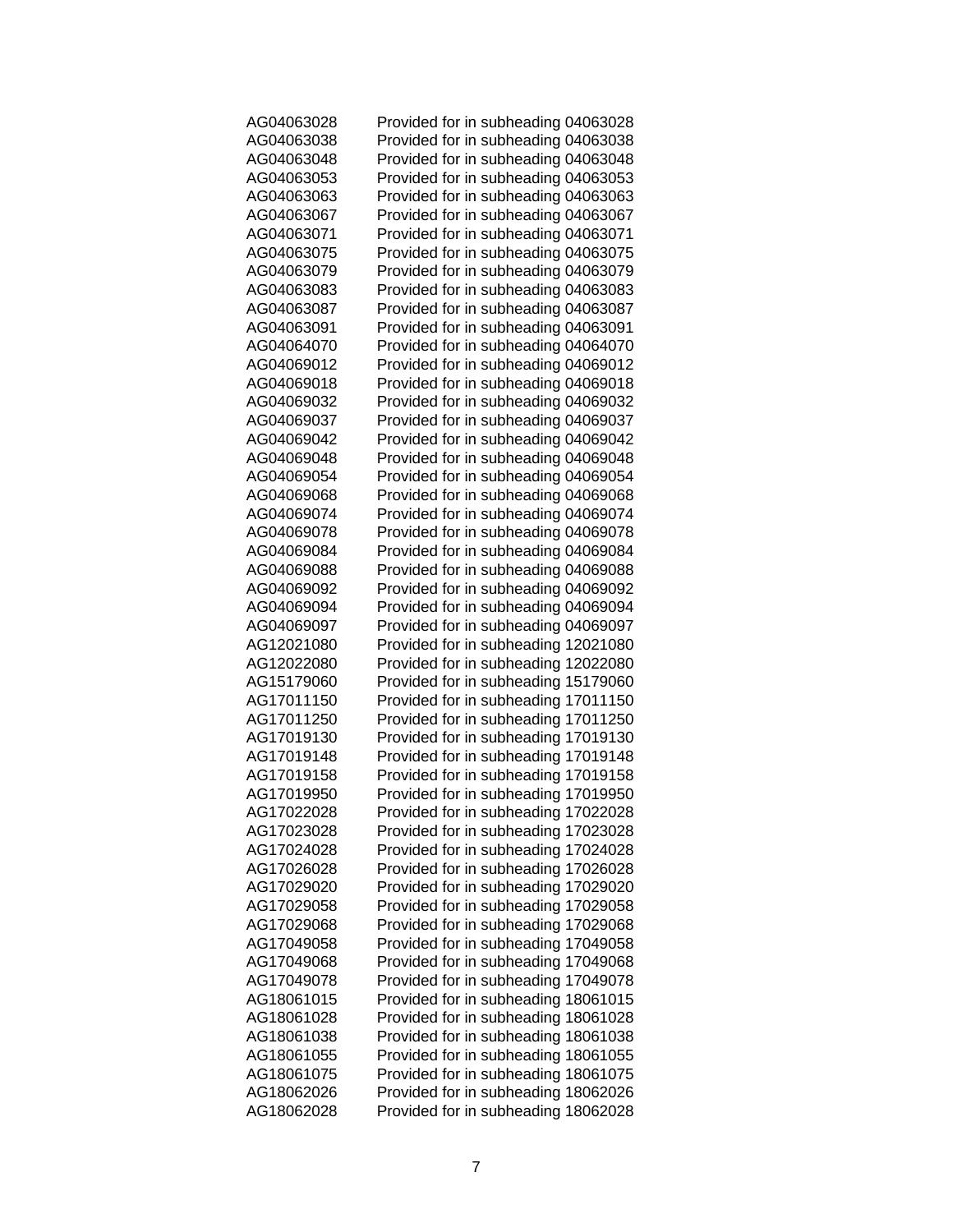| AG18062036 | Provided for in subheading 18062036 |
|------------|-------------------------------------|
| AG18062038 | Provided for in subheading 18062038 |
| AG18062073 | Provided for in subheading 18062073 |
| AG18062077 | Provided for in subheading 18062077 |
| AG18062082 | Provided for in subheading 18062082 |
| AG18062083 | Provided for in subheading 18062083 |
| AG18062087 | Provided for in subheading 18062087 |
| AG18062089 | Provided for in subheading 18062089 |
| AG18062094 | Provided for in subheading 18062094 |
| AG18062098 | Provided for in subheading 18062098 |
| AG18063206 | Provided for in subheading 18063206 |
| AG18063208 | Provided for in subheading 18063208 |
| AG18063216 | Provided for in subheading 18063216 |
| AG18063218 | Provided for in subheading 18063218 |
| AG18063270 | Provided for in subheading 18063270 |
| AG18063280 | Provided for in subheading 18063280 |
| AG18069008 | Provided for in subheading 18069008 |
| AG18069010 | Provided for in subheading 18069010 |
| AG18069018 | Provided for in subheading 18069018 |
| AG18069020 | Provided for in subheading 18069020 |
| AG18069028 | Provided for in subheading 18069028 |
| AG18069030 | Provided for in subheading 18069030 |
| AG18069039 | Provided for in subheading 18069039 |
| AG18069049 | Provided for in subheading 18069049 |
| AG18069059 | Provided for in subheading 18069059 |
| AG19011030 | Provided for in subheading 19011030 |
| AG19011040 | Provided for in subheading 19011040 |
| AG19011075 | Provided for in subheading 19011075 |
| AG19011085 |                                     |
| AG19012015 | Provided for in subheading 19011085 |
|            | Provided for in subheading 19012015 |
| AG19012025 | Provided for in subheading 19012025 |
| AG19012035 | Provided for in subheading 19012035 |
| AG19012050 | Provided for in subheading 19012050 |
| AG19012060 | Provided for in subheading 19012060 |
| AG19012070 | Provided for in subheading 19012070 |
| AG19019036 | Provided for in subheading 19019036 |
| AG19019043 | Provided for in subheading 19019043 |
| AG19019047 | Provided for in subheading 19019047 |
| AG19019054 | Provided for in subheading 19019054 |
| AG19019058 | Provided for in subheading 19019058 |
| AG20081115 | Provided for in subheading 20081115 |
| AG20081135 | Provided for in subheading 20081135 |
| AG20081160 | Provided for in subheading 20081160 |
| AG21011238 | Provided for in subheading 21011238 |
| AG21011248 | Provided for in subheading 21011248 |
| AG21011258 | Provided for in subheading 21011258 |
| AG21012038 | Provided for in subheading 21012038 |
| AG21012048 | Provided for in subheading 21012048 |
| AG21012058 | Provided for in subheading 21012058 |
| AG21039078 | Provided for in subheading 21039078 |
| AG21050040 | Provided for in subheading 21050040 |
| AG21069009 | Provided for in subheading 21069009 |
| AG21069026 | Provided for in subheading 21069026 |
| AG21069036 | Provided for in subheading 21069036 |